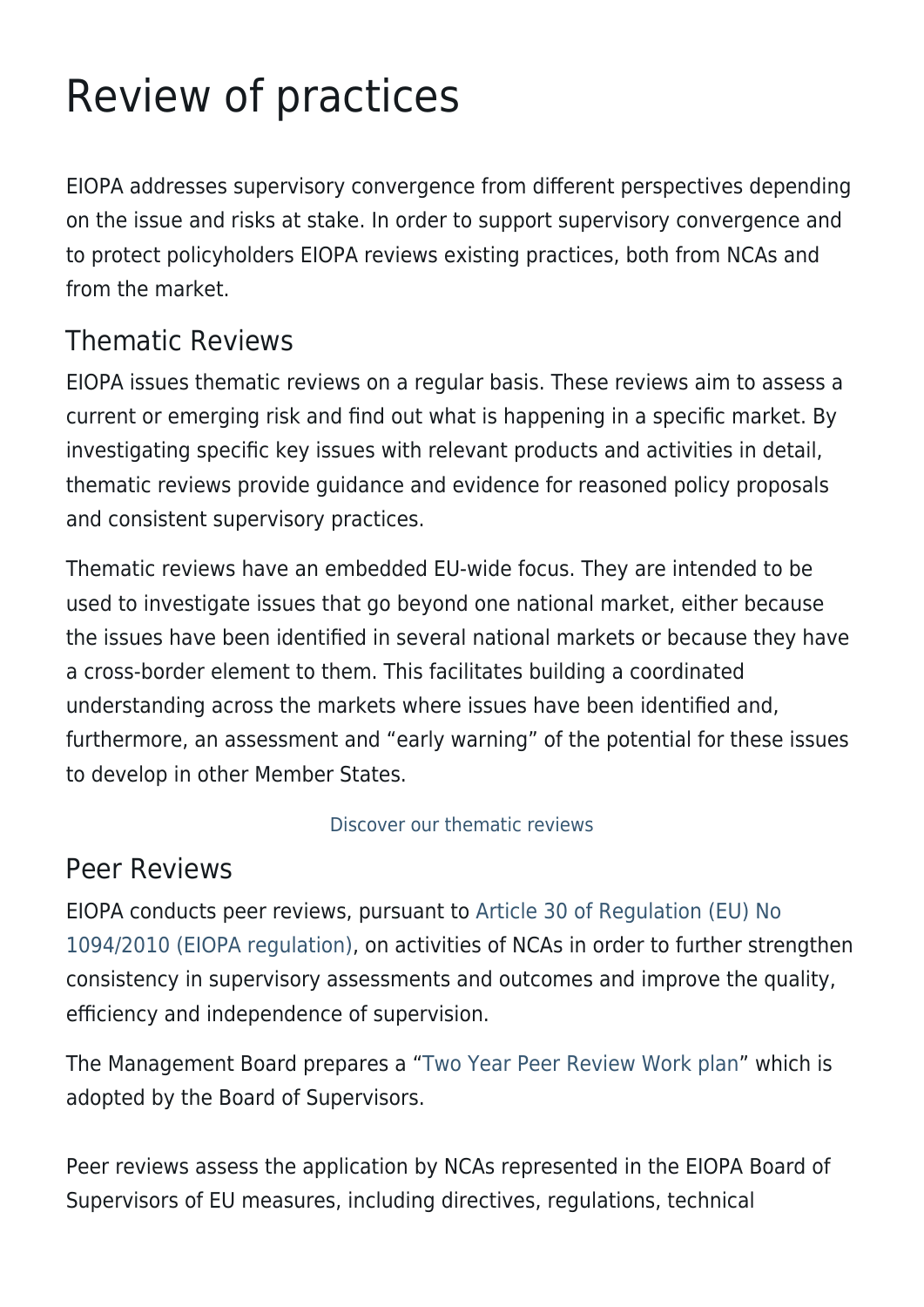standards, EIOPA guidelines and recommendations, or supervisory practices.

The ad hoc peer review committees are responsible for conducting the peer reviews and preparing follow-up reports. The ad hoc peer review committees are composed of EIOPA staff members and members of the competent authorities. An EIOPA staff member chairs the peer review committees.

EIOPA undertakes a follow-up report after two years of the publication of the peer review report. The follow-up report includes an assessment of, but is not limited to, the adequacy and effectiveness of the actions undertaken by the competent authorities that are subject to the peer review in response to the follow-up measures of the peer review report.

The results of the peer reviews and follow-up peer reviews are published on the EIOPA website.

See [EIOPA Decision on Peer Reviews \(framework and methodology for peer](https://www.eiopa.europa.eu/document-library/peer-review/peer-review-methodology_en) [reviews\).](https://www.eiopa.europa.eu/document-library/peer-review/peer-review-methodology_en)

#### [Discover our peer reviews](https://www.eiopa.europa.eu/document-library_en?field_term_document_type_tid%5B%5D=133&populate=&field_eiopa_date_value%5Bvalue%5D%5Byear%5D=&=Apply)

## Consistency Projects

Internal Model Comparative Studies contribute to EIOPA's objective of supervisory convergence regarding Solvency II internal models. EEA-wide studies are valuable tools complementing individual internal model analysis and studies at national level.

EIOPA currently runs three Internal Model comparative studies:

Market and Credit Risk Comparative Study (MCRCS)

#### • MCRCS editions & Reports

|  | ○ MCRCS 2020 |  |
|--|--------------|--|
|--|--------------|--|

| $\circ$ MCRCS 2019 | -> | YE2019 Report |
|--------------------|----|---------------|
| $\circ$ MCRCS 2018 | -> | YE2018 Report |
| $\circ$ MCRCS 2017 | -> | YE2017 Report |

- Non-Life Underwriting Risk Comparative Study (NLCS)
	- Package publication on March 1st 2021 o [Start of the NLCS 2020](https://www.eiopa.europa.eu/content/start-of-non-life-underwriting-risk-comparative-study-internal-models_en)